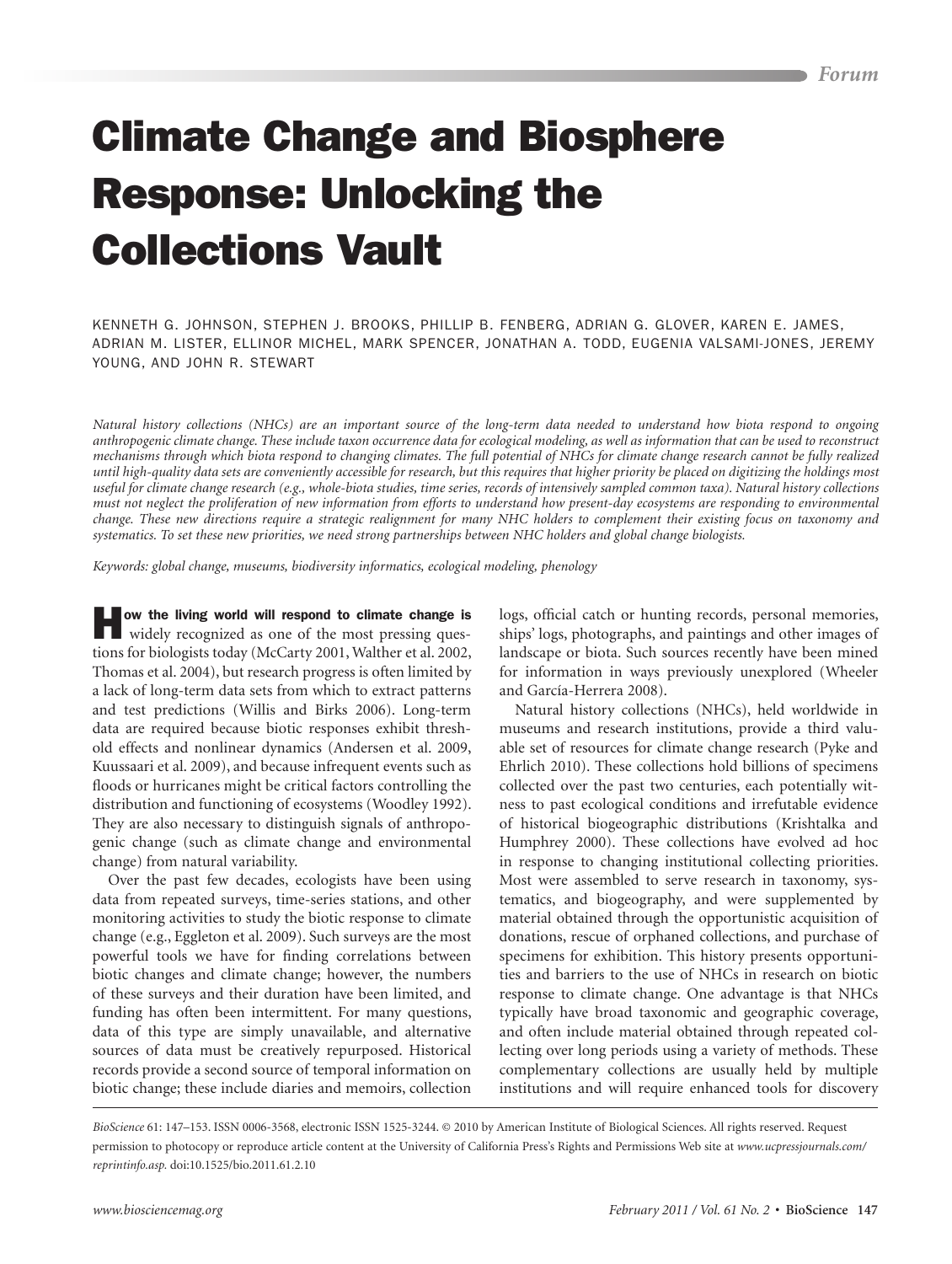# *Forum Forum*

and integration. Existing NHCs can possibly provide a more complete sampling of biotic diversity than other sources; some examples of NHC resources are published systematic works and floral and faunal lists, unpublished reports, new survey observations, or new collections (Mikkelsen and Bieler 2000). Moreover, study of NHCs can inform the need for new surveys and suggest areas to be resampled, information that is invaluable when resources are limited and the need for results is urgent (Guralnick and Van Cleve 2005).

Collections constitute a unique source of material that might be critical to solving particular problems and that cannot be re-collected for practical or ethical reasons. Significant specimens might include extinct or endangered taxa (Bastos-Silveira and Lister 2007), collections from primary habitats that have since degraded, or those that cannot be replicated because of economical or political restrictions (Gaubert et al. 2006). The long history of collections also allows present-day researchers to study morphological, biochemical, and geochemical records of early or even preindustrial conditions (Miller and Waites 2003, Hilton et al. 2006). In addition, existing collections can function as sources of material for pilot studies or for integrated projects that would not be feasible if they were forced to rely solely on new collecting initiatives (McElwain and Chaloner 1995).

In this article, we briefly summarize the relevant kinds of information that can be extracted from collections and describe how to enhance the contribution of NHCs to understanding how the biosphere responds to climate change. A comprehensive review and analysis of much of this literature can be found in Pyke and Ehrlich (2010). We focus on the biotic response to climate change rather than the equally important use of NHCs as a source of proxy data to reconstruct past climate conditions. In our view, strong partnerships must be developed between NHC holders and new NHC users; we highlight some of the technological and cultural challenges to be overcome and the mutual benefits to be gained as these partnerships grow in the coming decades. Given the increasingly tight fiscal environment in which NHCs must operate, it is imperative that collection holders be proactive in maximizing their role and contributions in the ever more important field of climate change research. In this way they may demonstrate the continuing scientific value of NHCs to developing research agendas and open new sources of funding to enhance the contribution of NHCs to global change studies.

## Collections as historical records of species occurrences

An NHC specimen with associated data (locality, collection date, context, etc.) is an unambiguous record of the occurrence of a taxon at a particular place and time. Data backed by specimen vouchers are always preferable to nonvouchered occurrence records because specimens can be used to verify and update taxonomic determinations, especially when taxon concepts have changed significantly in the intervening years. Many studies of changes to species'

ranges use historical occurrence records extracted from NHCs, employing data extracted from collections directly or secondary sources derived from collections data, such as taxonomic monographs and check lists or Web-served aggregated databases (Parmesan et al. 1999, Tingley and Beissinger 2009). Collections data need not be perfectly resolved to provide a crucial insight on biotic change, and repeated samples forming time series within collections are not always required to test changes in species ranges; some questions can be addressed with historical point records that demonstrate baseline conditions. For example, records from existing NHCs with detailed sampling information have been compared with data from resampling efforts to document shifts in the altitudinal distribution of small-mammal species in Yosemite National Park (California) between the early 20th and early 21st centuries (Moritz et al. 2008), and moth assemblages on Mount Kinabalu (Malaysia) between 1965 and 2007 (Chen et al. 2009). Historical occurrence records also can be used to determine whether an apparently recent immigrant species is in fact a longtime resident (Frey 2009).

Data from past changes in distribution can be used to model future responses. Historical distributions and environmental data can be used to test ecological niche models, which may be used to forecast biotic response under different future climate change scenarios (Peterson et al. 2002, Broennimann et al. 2006, Tingley and Beissinger 2009). These models are then run forward to the present to compare the resulting predictions with known current distributions. This approach was used to test models of butterfly distribution change in Canada (Kharouba et al. 2009), integrating species-occurrence data from NHCs and other sources with historical instrumental records of environmental data. In principle, both the biotic and environmental data required to complete historical tests of ecological models can be obtained from NHCs if geochemical or biochemical proxy data are extracted from material held in collections.

Natural history collections can provide insights into extinction rates in response to climate change. Significant lags can occur between environmental response and distribution change; for instance, for taxa with long generation times, when long-lived adults are not sensitive to change but other life stages are affected, or when ecological interactions within a community result in threshold effects (CCSP 2009). "Extinction debt" is a result of this sort of response, in which drivers of extinction such as habitat change occur rapidly but declining populations persist for long periods before becoming extinct (Kuussaari et al. 2009). An important priority for conservation biologists is to estimate extinction debt, but the empirical evidence required to do so is limited. Tracking the fate of species that suffered total extinction in the past can help researchers understand this type of biotic sensitivity to change. An intensive program of high-precision accelerator mass spectrometry radiocarbon dating of specimens stored in NHCs showed that climate change led to complex range changes and fragmentation preceding the extinction of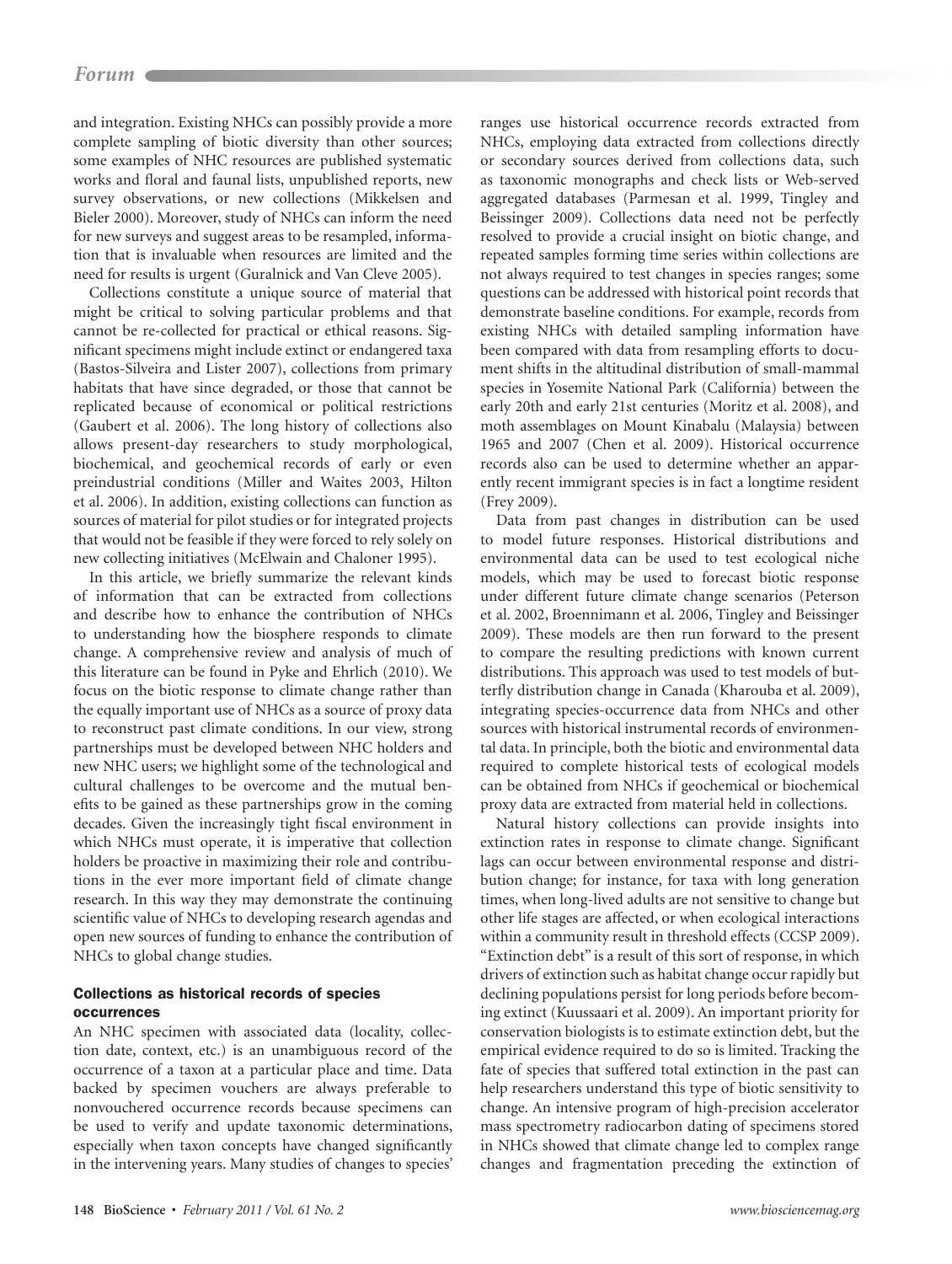woolly mammoth, *Mammuthus primigenius*, and giant deer, *Megaloceros giganteus*. Each species ultimately contracted into a different final refugium where, after several thousand years, it finally succumbed to local pressures (Lister and Stuart 2008).

## Beyond taxon distributions: Records of ecological process from NHCs

Collections are much more than just gold-standard occurrence records; specimens therein can provide a rich suite of ecological, morphological, and biochemical data. For example, NHCs have been used to test predictions derived from ecophysiological "rules" that describe correlation between body size and climate (Millien et al. 2006). Likewise, researchers can test phenological reactions of populations to climate change (Parmesan 2007). Classic studies of phenological changes such as the timing of birds' egg laying and migration, insect emergence, and plant flowering mostly have used observational data collected during the past 50 years (McCarty 2001, Thackeray et al. 2010); however, NHCs can be used to extend observational data back into the 19th and early 20th centuries (Scharlemann 2001). For example, herbarium collections have been used to test for changes in angiosperm flowering times (Primack et al. 2004) and fruiting times for mushrooms (Kauserud et al. 2008).

Shifts in diet can also result from adaptation to climate change, and these shifts are often documented by chemical analysis of material stored in NHCs. For example, an isotopic study of feathers from preserved skins of the rockhopper penguin, *Eudyptes chrysocome*, allowed the reconstruction of penguin diets from the past 160 years (Hilton et al. 2006), revealing a shift in the trophic level of their prey diet. Similarly, genetic studies of historical collections can be used to estimate historical population sizes (Miller and Waites 2003, Leonard 2008). For example, genetic data from Pleistocene mammals have revealed massive climate-related fluctuations in megafauna population sizes (Barnett et al. 2009).

Climate-related changes in species interactions such as disease or competition can also be studied using NHCs. For example, a survey of historical collections has helped document the spread of chytridiomycosis fungal pathogens on amphibians—a range expansion with serious consequences for amphibian populations that has been linked to climate change (Lips et al. 2008, but see Kilpatrick et al. 2010). Similarly, herbarium specimens were used to document the age of populations of the invasive species *Alliaria petiolata* (garlic mustard) in eastern North America, and analysis of extant populations showed decline in production of allelopathic compounds (Lankau et al. 2009).

New methods and infrastructures are increasing the payback from research using NHCs. Recent advances in biodiversity informatics are revolutionizing the distribution of NHC data as new pipelines are developed to allow automated integration of information, improving data quality and allowing sophisticated analyses of information from disparate sources (Guralnick et al. 2007, Hill et al. 2009).

Aside from information technology, a broad range of analytical techniques are now available that could not be applied when historical materials were collected. Most important are advances in biochemistry and geochemistry that allow the study of DNA, proteins, isotopes, and the trace element composition of specimens. In many cases, technological development of methods has reduced the barriers to their use on museum specimens. For example, the growing ability to perform biochemical and geochemical analyses with very small samples has greatly reduced objections to destructive sampling (Hausmann et al. 2009), and new imaging methods using computer tomography allow the visualization of internal structures without dissection of material. These advances help overcome issues associated with sampling limited or unique resources.

## Challenges and opportunities: Increasing the value of NHC data

Information associated with NHC objects is often incomplete, imprecise, or inaccurate. Because most collections have grown for reasons other than the support of climate change research, collectors might not have recorded significant information, or former curatorial practices might have allowed information to be separated from collections, with connections later severed by poor information management. In some cases, the links between data and collections objects can be re-created through historical scholarship; for example, studies of collections and other records have reconstructed more complete geographical and biological information on the specimens collected by Charles Darwin, now held in various NHCs (Sulloway 1982, Thomas 2009). Specimen label data may be enriched greatly through the study of associated documentation such as diaries, memoirs, collection logs, and expedition itineraries, which are often available in the archives of NHC institutions, but also may be available from external sources such as the UK Colonial Registers and Royal Navy Logbooks (*www.corral.org.uk*). Direct linkage of these data sources to specimens using modern collections management systems will provide easy access to valuable additional data related to collections.

Furthermore, collections data need not be perfectly resolved to provide crucial insights on biotic change. For example, establishing the former presence of a species in a region does not require precise georeferencing or collection dates (Stewart 2007). Although most studies of changing body size use highly resolved data, some analyses group data into broader temporal or geographic bins prior to analysis (Meiri et al. 2009). Studies of distribution changes over the past century might require precise geographic information, but the exact date of collection might be less important if, for example, one were comparing only two intervals (Moritz et al. 2008).

Collections are compiled from a broad range of sources, and will always contain inaccuracies and out-of-date information that can be a greater challenge than imprecise information. In some cases, errors can be discovered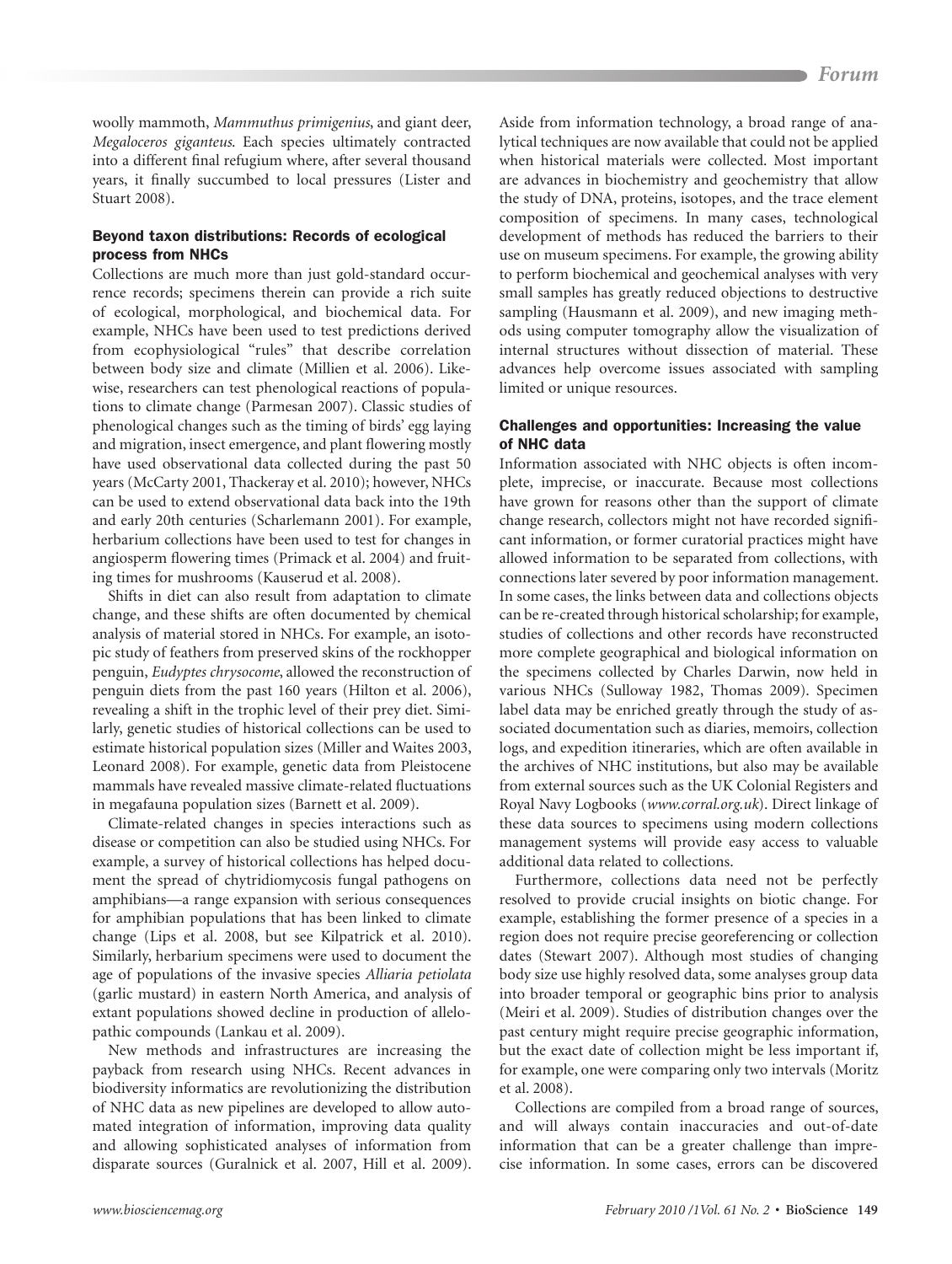# *Forum Forum*

and fixed with further study, most obviously in the case of improved accuracy of taxonomic identifications through examination by experts. Analyses of DNA recovered from NHCs are now able to remedy some data quality deficiencies associated with both taxonomic identifications and provenance (Barnett et al. 2007). In some cases, retrospective georeferencing can help discover mislabeled locality data (Chapman and Wieczorek 2006). In many cases, however, some investment in the improvement of data quality will be required to apply NHC data to climate change research. Were it possible to start from scratch and re-collect the data required for a particular study, there might be value in taking advantage of the information already held in NHCs.

Natural history collections are often spatially and temporally biased (Boakes et al. 2010). Large international museum collections with long histories of collecting tend to have a good spatial representation of material collected from around the world, reflecting past trade and colonial links. However, there is often a temporal bias in NHCs for specimens collected before the 1960s, which reflects the acquisition of large collections from amateur naturalists. Following the decline in popularity of amateur collections of specimens in favor of digital images, this source of material has diminished. International museums now must rely largely on external funding to finance collecting trips by members of their staff, which limits collecting by in-house staff and increases reliance on transfers of material from external researchers. In contrast, national or regional museums are becoming increasingly important as a resource of recently collected, well-documented specimens of national origin. This positive development is particularly noteworthy in countries with high biodiversity but less economic development. The Instituto Nacional de Biodiversidad of Costa Rica (INBio; *www.inbio.ac.cr*), established in 1989, is a good example of a successful national institute serving as a repository of national biodiversity information, with a collection of more than three million specimens. Development of collections and associated infrastructure in such regions has been encouraged through programs such as the Darwin Initiative, supported by the UK government (*darwin.defra. gov.uk*), which assist countries that are rich in biodiversity but poor in financial resources to meet their objectives under the Convention on Biological Diversity (*www.cbd. int*). Biodiversity informatics networks and the digitization of collections objects have great potential to increase the level of expertise in biodiversity-rich countries by dramatically reducing the cost of transferring information from collections-rich countries holding significant historical material (for example, the Solanaceae Source; *www.nhm. ac.uk/solanaceaesource*).

Even within collections-rich countries, local and university museums are often a repository of important regional materials that supplement the national collections and are a significant source of past distributional and phenological data. The importance of these collections may be overlooked by local governments and university departments, as they are often underresourced and the collections are allowed to deteriorate or be dispersed.

### Unlocking the vault

Identifying subsets of NHC data that, with additional investment, are most likely to contribute to climate change research is a goal best pursued collaboratively by NHC holders and climate change researchers. Each group has differing expertise and priorities to contribute. Climate change researchers can help define potential uses of NHC data, whereas curators can best elucidate what might be possible using existing collections. This process will probably require information about collections that may not be currently available, because collections from areas with high potential for climate change research are likely to be distinct from those used for taxonomic or systematic research, and thus are unlikely to have been prioritized for curation and documentation. For example, collections of large numbers of common taxa are often the most useful as time series for determining species-level responses to climate change, and destructive sampling is more acceptable for common, duplicate, and nontype material. Collections of common material are thus of special value for climate change research; however, they typically have been perceived as of low priority for acquisition or curatorial effort, or have even been identified as prime candidates for disposal. Similarly, unprocessed bulk samples may be ideal for ecological analysis, but these have generally been regarded as being of little use to museum researchers, which constitutes a failure to consider potential applications in climate change research.

Maximizing the potential use of NHCs in climate change research may require major reallocation of resources within collection-holding institutions to encourage basic curation and development of narrative data for collections previously seen as being of negligible value or interest. As a first priority, such collections need to be identified, and information about their size, condition, and completeness of data must be made available to the global change research community. Biodiversity informatics tools assist with discovering useful collections (Guralnick et al. 2007), especially because material is very likely to be held by multiple institutions. The continued growth of federated data sources such as Global Biodiversity Information Facility (*www.gbif.org*) will facilitate the compilation and use of integrated data sets.

One important outcome of making NHC data available over biodiversity informatics networks should be a greater ability to demonstrate patterns of collections use that are critical for attracting continued funding and for setting curation priorities. However, the very infrastructure that makes data conveniently accessible for global change research has the potential to jeopardize efforts to demonstrate the relevance of NHCs. When collections data from multiple data providers are merged into an integrated system, the contributions of particular sources can be lost. There is an urgent need to maintain the chain of evidence from data providers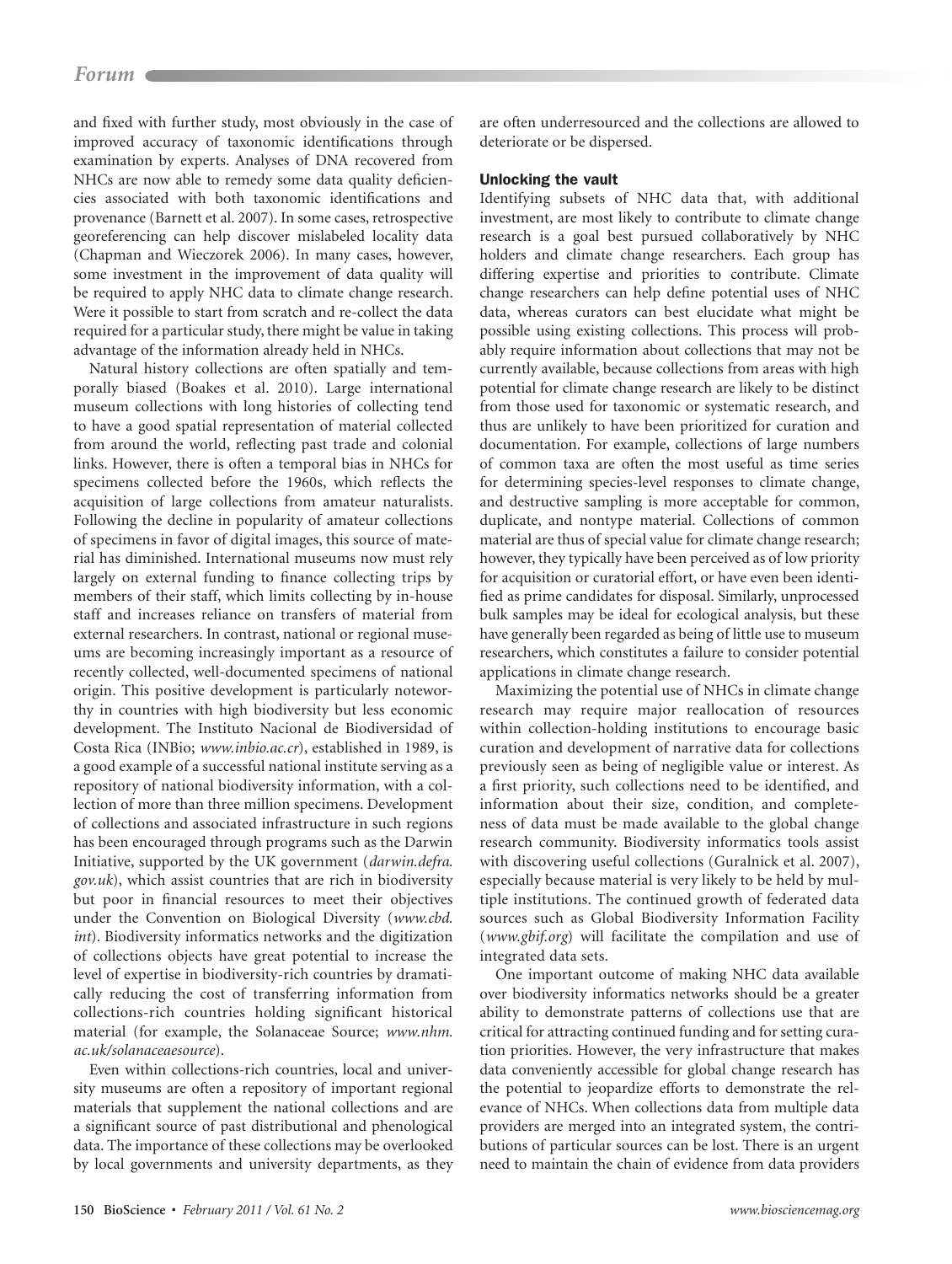into compilations, not only to allow revised information to flow back to data providers (Hill et al. 2009) but also to ensure a one-to-one mapping of data to specimens, which will maintain replicability of research data and help collections holders give greater support to relevant collections.

Most NHC institutions are seeking to increase their holdings' use in climate change research. Institutional priorities and collections management strategies should invite input from the climate change research community; collections development policies might require updating in response to new uses for collections. For example, collections holders might need to continually assess destructive sampling policies to allow more refined geochemical or biochemical analysis. Natural collections holders need to prioritize digitization efforts for collections with potential for climate change research. In turn, climate change researchers need to be willing to help identify collection curation priorities. Integrity and security of research collections would be improved if researchers were trained in curation and collections maintenance, and by the assurance that new data and specimens are passed back to collections holders for curation and wider dissemination.

Natural history collections should be dynamic repositories of specimens and their associated data. Continuing research produces new information about specimens that is most appropriately cared for over the long term by specimen owners. Data improvement might include taxonomic identification, georeferencing, preparations of material, or the products of geochemical or biochemical analysis. Curating this new information within the institutions responsible for the specimens helps to preserve the tight linkage between specimens and information required to track changing interpretations, which might otherwise be lost in the confusion of transient, project-specific databases. This is a challenge for NHC holders, who in most cases are not equipped to accept large volumes of incoming information. It is also a challenge for NHC users, who must devote resources to sending updated interpretations back to collections holders as research continues. The solution is to put clear structures in place, preferably consistent within and across institutions, and make adherence to those structures a prerequisite for collections use by researchers. Support for data mining within historical collections and collection sampling needs to be built into research project planning from the onset. In addition, taxonomic expertise is often overlooked in project planning stages, as are the resources required for curation of existing or new material.

Collections and supporting staff should be regarded as large-scale research infrastructures analogous to astrophysical observatories or advanced geochemical instrumentation facilities, and users of collections should expect to support this infrastructure. Data improvement will help establish the flow of new information back to collections holders. In our view, NHCs should be community resources maintained by a partnership of users and curators. There is a precedent for this kind of interaction in the archaeological community. In many regions, there is a legal recommendation or requirement to consider the presence of archaeological remains when planning new real estate developments. Preservation might include removing finds for conservation and storage in museum collections. The costs of this work are borne by the project developer. These laws have been a boon for archaeologists because they subsidize the accumulation and curation of new data required to advance science.

## New collections: Building time series for the future

As institutions explicitly devoted to the long-term care of natural history data, NHCs are the natural guardians of the collections and data resulting from the study of biotic response to climate change; they should position themselves to grow their collections of specimens and data as records for the future. Biodiversity researchers, industry, governmental and nongovernmental agencies, and citizen science initiatives are increasingly engaged in the species surveying and monitoring required to understand the biotic response to climate change. Collection curators should take advantage of this opportunity and build collections of physical voucher specimens to ensure taxonomic standards and provide proxy material for future research. However, assimilating the enormous volume of material that could potentially result from worldwide biological monitoring far exceeds the current capacity of collections holders. Priorities should be focused on those voucher specimens necessary to ensure taxonomic control for comparisons, and for new collections to extend both the time series and point collections held in existing collections. Emphasis might also be placed on biota and biomes that remain poorly documented but are likely to experience significant effects from climate change in the near future, such as polar habitats or tropical mountains. Coordination of the efforts of different institutions worldwide should also be a long-term goal.

Natural history institutions might consider adjusting their collections-acquisition and specimen-documentation strategies to emphasize this new use of their infrastructure and ensure that they are able to accommodate the data generated by climate change research. New collections should be sampled, processed, and curated following protocols that facilitate multiple uses without prejudicing unanticipated future uses. For example, many NHC specimens originating from historical sampling programs now have diminished value because they were split into taxonomic subsets without a record of the sample from which the subsets were obtained. Other samples were partially sorted but without records of which taxa were removed, rendering them less useful for multitaxon comparisons. Sample storage standards need careful consideration to maximize samples' potential for later analysis; in particular, curators should avoid the use of preservatives or pesticides that interfere with biochemical analyses, such as formalin and ethanol for wet collections, and mercuric chloride and naphthalene for dry collections. The potential utility of many existing collections is reduced by a lack of data on treatment history. Alternatively, small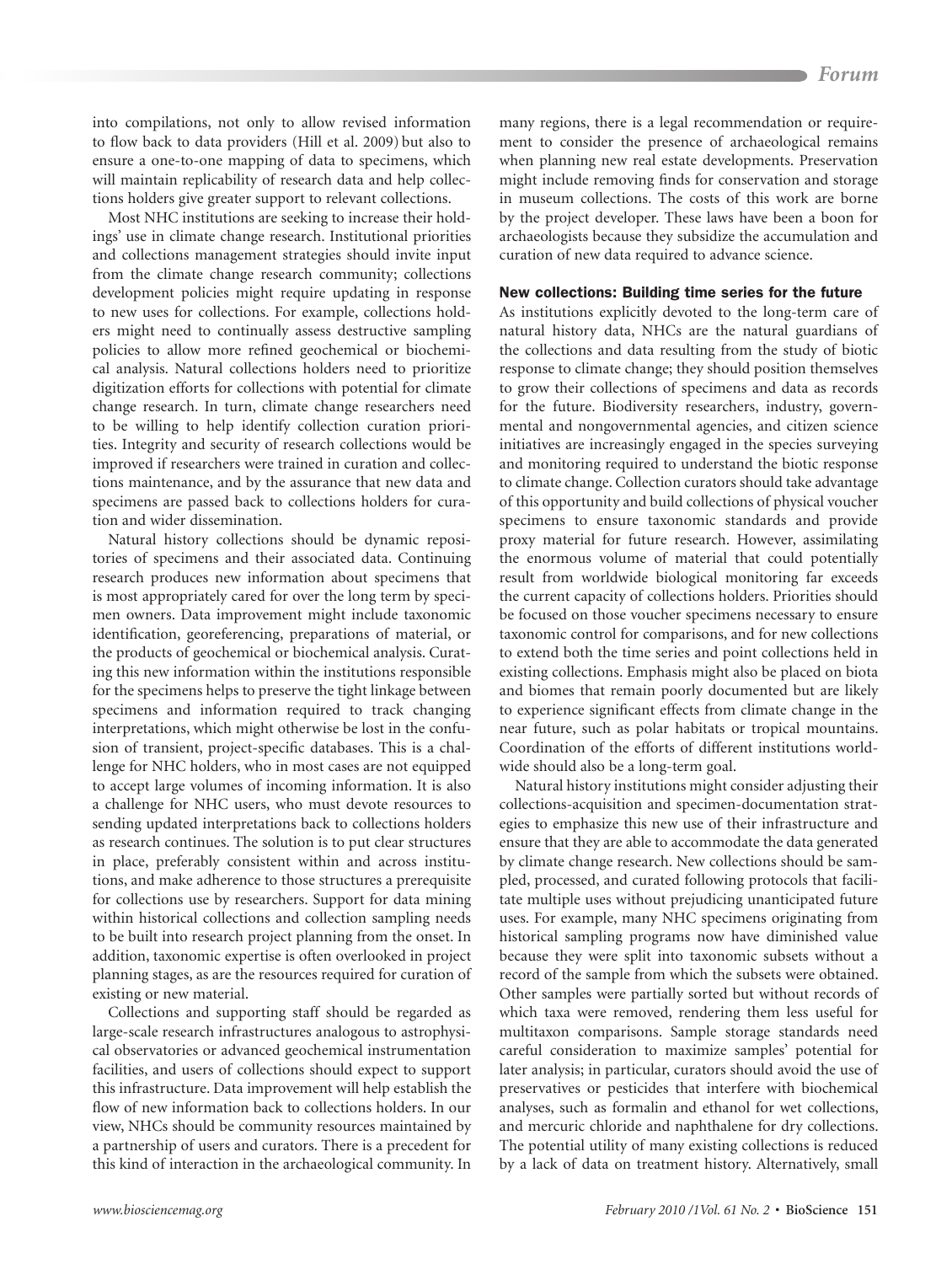tissue samples could be obtained routinely from incoming material and processed and stored as required for biochemical analysis, while the remainder of the material is stored for traditional anatomical research. Even the physical arrangement of storage or organization of electronic databases can facilitate or hinder the use of NHCs for climate change research (Tingley and Beissinger 2009). In many cases, collections are arranged in a taxonomic order to facilitate comparison of material for systematic research. In contrast, collections arranged by sampling locality or habitat are more convenient for faunal-level analyses. Collection storage and handling processes must be considered in the context of various uses by both internal staff and external researchers.

Adapting collections management procedures and accommodating large volumes of new material takes careful planning and will require institutional flexibility, but this is an opportunity to ensure continued relevance of NHCs to global change research. Collections holders need to set internal priorities with the aim of continuing to be essential resources for contemporary scientific questions. This essay focuses on climate change, but similar messages apply to other research areas in every aspect of biology. Museums and collections should be seen as part of the essential infrastructure of science, necessary for enabling research in highpriority areas. Evolution, systematics, and taxonomy have long been well served by NHCs, but ecology, biodiversity, conservation biology, and many other aspects of biological science could also benefit from greater access to the collections' data. Rethinking NHCs as centers for recording the biosphere's response to climate change will have broader impacts for collections-holding institutions as they continue to evolve.

#### Acknowledgments

We are grateful for the insightful comments of Robert Guralnick and three anonymous reviewers. This work was supported by a grant from Strategic Innovation Fund of the Natural History Museum (NHM), London, and is a contribution from the NHM Climate Change Research Group.

#### References cited

- Andersen T, Carstensen J, Hernández-García E, Duarte CM. 2009. Ecological thresholds and regime shifts: Approaches to identification. Trends in Ecology and Evolution 24: 49–57.
- Barnett R, Yamaguchi N, Shapiro B, Nijma V. 2007. Using ancient DNA techniques to identify the origin of unprovenanced museum specimens, as illustrated by the identification of a 19th century lion from Amsterdam. Contributions to Zoology 76: 87–94.
- Barnett R, et al. 2009. Phylogeography of lions (*Panthera leo*) reveals three distinct taxa and a Late Pleistocene reduction in genetic diversity. Molecular Ecology 18: 1668–1677.
- Bastos-Silveira C, Lister A. 2007. A morphometric assessment of geographical variation and subspecies in impala. Journal of Zoology 271: 288–301.
- Boakes EH, McGowan PJ, Fuller RA, Chang-qing D, Clark NE, O'Connor K, Mace GM. 2010. Distorted views of biodiversity: Spatial and temporal bias in species occurrence data. PLoS Biology 8: e1000385.

Broennimann O, Thuiller W, Hughes G, Midgley GF, Roberts Alkemade JM, Guisan R. 2006. Do geographic distribution, niche property and life form explain plants' vulnerability to global change? Global Change Biology 12: 1079–1093.

- [CCSP] Climate Change Science Program. 2009. Thresholds of Climate Change in Ecosystems: A Report by the U.S. Climate Change Science Program and the Subcommittee on Global Change Research. US Geological Survey.
- Chapman AD, Wieczorek J, eds. 2006. Guide to Best Practices for Georeferencing. Global Biodiversity Information Facility.
- Chen IC, Shiu HJ, Benedick S, Holloway JD, Cheye VK, Barlow HS, Hill JK, Thomas CD. 2009. Elevation increases in moth assemblages over 42 years on a tropical mountain. Proceedings of the National Academy of Sciences 106: 1479–1483.
- Eggleton P, Inward K, Smith J, Jones DT, Sherlock E. 2009. A six year study of earthworm (Lumbricidae) populations in pasture woodland in southern England shows their responses to soil temperature and soil moisture. Soil Biology and Biochemistry 41: 1857–1865.
- Frey JK. 2009. Distinguishing range expansions from previously undocumented populations using background data from museum records. Diversity and Distributions 15: 183–187.
- Gaubert P, Papes M, Peterson AT. 2006. Natural history collections and the conservation of poorly known taxa: Ecological niche modeling in central African rainforest genets (*Genetta* spp.). Biological Conservation 130: 106–117.
- Guralnick R, Van Cleve J. 2005. Strengths and weaknesses of museum and national survey data sets for predicting regional species richness: Comparative and combined approaches. Diversity and Distributions 11: 349–359.
- Guralnick R, Hill AW, Lane M. 2007. Towards a collaborative, global infrastructure for biodiversity assessment. Ecology Letters 10: 663–672.
- Hausmann A, Hebert PDN, Mitchell A, Rougerie R, Sommerer M, Edwards T, Young CJ. 2009. Revision of the Australian *Oenochroma vinaria* Guenée, 1858 species-complex (Lepidoptera: Geometridae, Oenochrominae): DNA barcoding reveals cryptic diversity and assesses status of type specimen without dissection. Zootaxa 2239: 1–21.
- Hill A, Guralnick R, Flemons P, Beaman R, Wieczorek J, Ranipeta A, Chavan V, Remsen D. 2009. Location, location, location: Utilizing pipelines and services to more effectively georeference the world's biodiversity data. BMC Bioinformatics 10: S3.
- Hilton GM, Thompson DR, Sagar PM, Cuthbert RJ, Cherel Y, Bury SJ. 2006. A stable isotopic investigation into the causes of decline in a sub-Antarctic predator, the rockhopper penguin *Eudyptes chrysocome*. Global Change Biology 12: 611–625.
- Kauserud H, Stige LC, Vik JO, Okland RH, Hoiland K, Stenseth NC. 2008. Mushroom fruiting and climate change. Proceedings of the National Academy of Sciences 105: 3811–3814.
- Kharouba HM, Algar AC, Kerr JT. 2009. Historically calibrated predictions of butterfly species' range shift using global change as a pseudo-experiment. Ecology 90: 2213–2222.
- Kilpatrick AM, Briggs CJ, Daszak P. 2010. The ecology and impact of chytridiomycosis: An emerging disease of amphibians. Trends in Ecology and Evolution 25: 109–118.
- Krishtalka L, Humphrey PS. 2000. Can natural history museums capture the future? BioScience 50: 611–617.
- Kuussaari M, et al. 2009. Extinction debt: A challenge for biodiversity conservation. Trends in Ecology and Evolution 24: 564–571.
- Lankau RA, Nuzzo V, Spyreas G, Davis AS. 2009. Evolutionary limits ameliorate the negative impact of an invasive plant. Proceedings of the National Academy of Sciences 106: 15362–15367.
- Leonard JA. 2008. Ancient DNA applications for wildlife conservation. Molecular Ecology 17: 4186–4196.
- Lips KR, Diffendorfer J, Mendelson III JR, Sears MW. 2008. Riding the wave: Reconciling the roles of disease and climate change in amphibian declines. PLoS Biology 6: e72.
- Lister AM, Stuart AJ. 2008. The impact of climate change on large mammal distribution and extinction: Evidence from the last glacial/interglacial transition. Comptes Rendus Geosciences 340: 615–620.
- McCarty JP. 2001. Ecological consequences of recent climate change. Conservation Biology 15: 320–331.